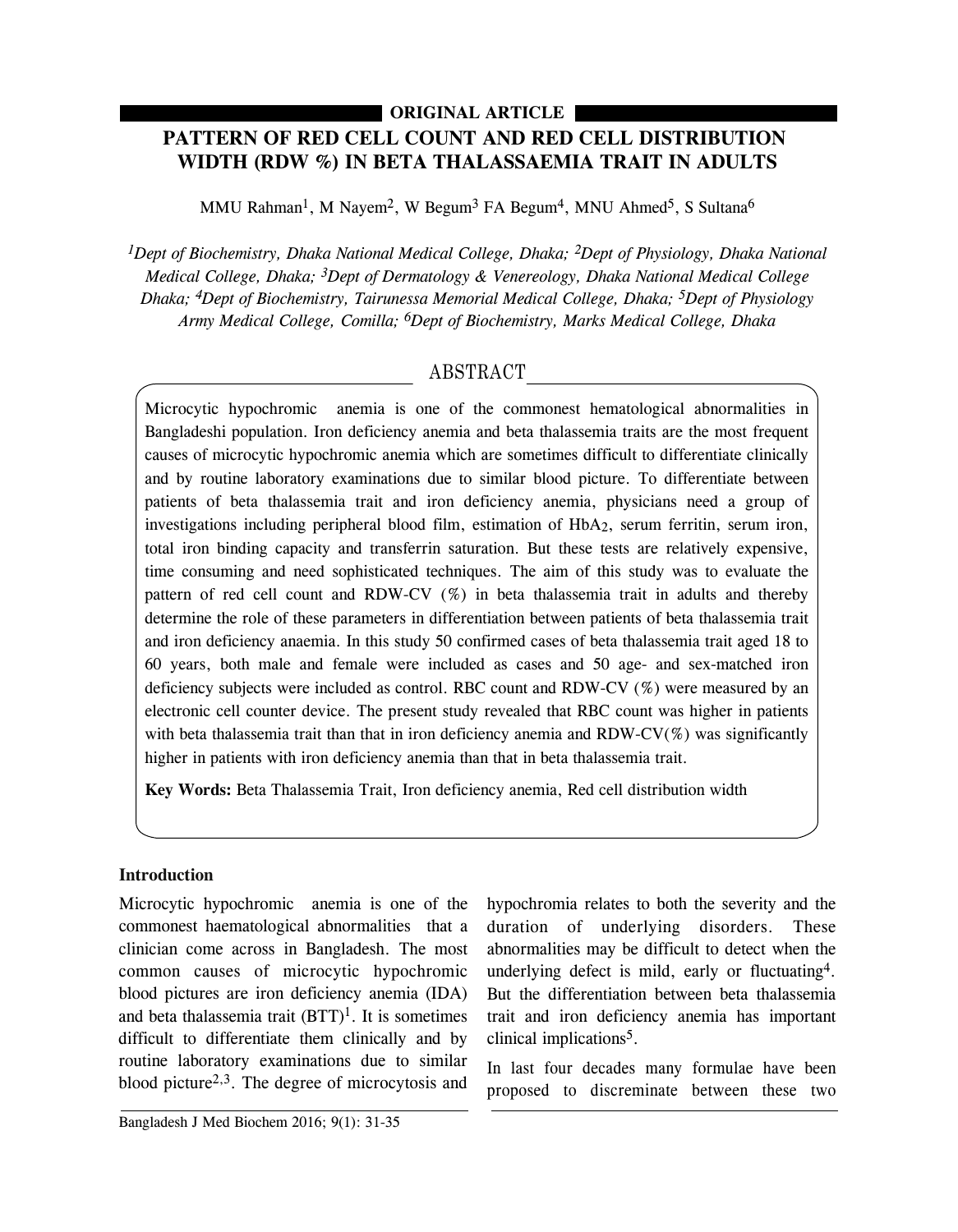## 32 Bangladesh J Med Biochem 2016; 9(1) MMU Rahman, M Nayem, W Begum et al

common causes of microcytic hypochromic anemia. These formulae are based on Hb%, RBC count, MCV and RDW6. The accepted protocol for diagnosis of iron deficiency anaemia and beta thalassemia trait in routine haematology laboratories is the performance of complete blood count (CBC), serum iron profile, haemoglobin electrophoresis and HbA2 quantification7. However, it has been proposed that the routine electronic red blood cell (RBC) counts and indices derived from modern blood cell analyzers can provide valuable clues as to whether beta thalassemia trait or iron deficiency anemia may be present 4.

New automated blood cell counter provide an index of red cell volume distribution width (RDW), an important parameter in differentiation between beta thalassemia trait and iron deficiency anemia8. The RDW quantitatively measures red cell size variation, computed directly from the RBC histogram and is expressed in SD (fl) and CV  $(\%)$ . Co-efficient of variation of the volume distribution9. McClure et al showed that RDW is the first index of the routine blood cell to become abnormal during the development of iron deficiency<sup>10</sup>. RDW is a measure of anisocytosis, increase in iron deficiency anaemia and it is normal or mildly increased in beta thalassemia trait. RDW has been reported to be a good discrimination index to differentiate beta thalassemia trait and iron deficiency anemic patients<sup>9</sup>.

Patients with IDA have the most severe anemia and most severe degree of anisocytosis, as they have the lowest mean Hb (8.7 g/dL) and highest mean RDW (21.7%). In contrast, the BTT group has the highest mean Hb (10.9 g/dL) and lowest mean RDW (17.6%), indicating less severe anemia and less severe anisocytosis<sup>11</sup>. Shalev *et al.*<sup>7</sup> reported that the combination of high RBC count and normal RDW is characteristic of BTT.

BTT must be differentiated from IDA and other causes of microcytosis. Automated red cell parameters, such as MCV, RBC count, and red cell distribution width (RDW), have been used to identify patients with a high probability of BTT<sup>1</sup>. These automated red cell parameters are routinely examined and offer a rapid and reliable method for BTT screening. Adequate utilization of these parameters can facilitate identification of the majority of BTT cases at no additional cost to the health care system $11$ .

To differentiate between patients of iron deficiency anemia and beta thalassemia trait, physician needs a group of investigations including estimation of HbA2, peripheral blood film, serum ferritin, iron, total iron binding capacity and transferrin saturation<sup>12</sup>. But these are relatively expensive, time consuming and need sophisticated techniques. Red cell count and red cell volume distribution (RDW) curves generated easily by electronic cell counters and can reliably distinguish microcytosis caused by beta thalassemia trait and iron deficiency anemia13.

Estimation of  $HbA_2$  by hemoglobin electrophoresis is an important tool to diagnosis beta thalassemia trait. Where this facility is unavailable preliminary microscopic examination of hypochromic and microcytic anemic cases and subsequent measurement of the red cell count and RDW may guide to perform hemoglobin electrophoresis. Identifying beta thalassemia trait and counseling them about the genetic implications of marrying another carriers will be the most effective method for preventing beta thalassemia major.

# **Materials & Methods**

This cross-sectional study was carried out in the Department of Biochemistry and Department of haematology, Dhaka Medical College in collaboration with Dhaka Shishu Hospital Thalassemia Center (DHTC), Sher-e-Bangla Nagar, Dhaka from July 2009 to June 2010.

Cases were selected as beta thalassemia trait and iron deficiency anemia on the basis of Hb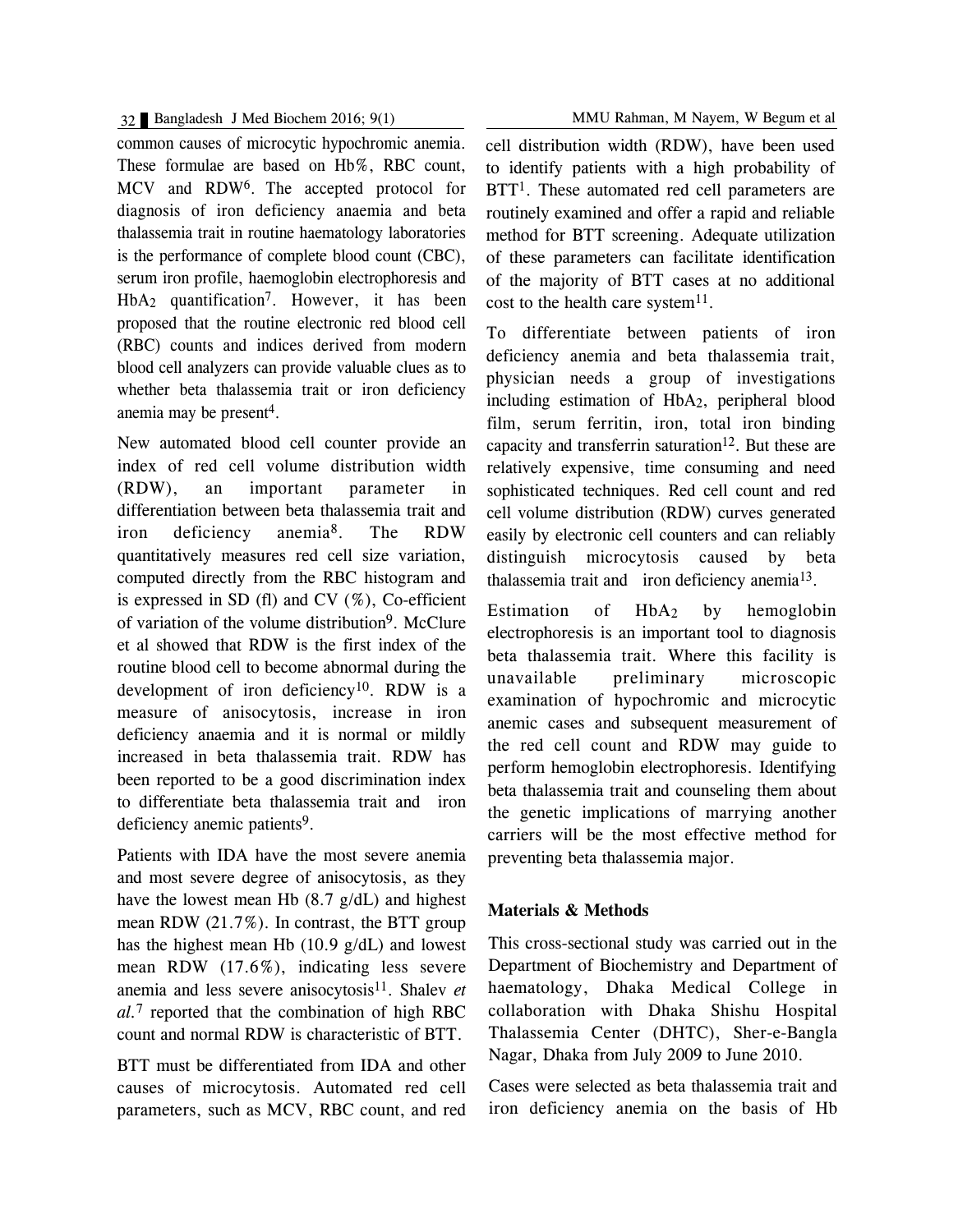#### Pattern of Red Cell Count and Red Cell Distribution 33

electrophoresis and serum ferritin level. In patients with microcytic hypochromic anemia having normal serum ferritin level and HbA<sub>2</sub> level more than 3.5% were diagnosed as beta thalassemia trait<sup>14</sup>. HbA<sub>2</sub> level less than 3.5 % provided with low serum ferritin (less than 12 ng/ml) was considered as patients with iron deficiency anemia15. Sample size was 100, both male and female aged 18 to 60 years were included in this study. Among them 50 were the patients of iron deficiency anemia and 50 were beta thalassemia trait.

5 ml of venous blood was withdrawn aseptically from antecubital vein and collected into bottles containing EDTA as anticoagulant. Blood samples from all patients were analyzed by automated cell counter, Cell Dyn 3700 (Abbott, USA). This instrument was calibrated daily with normal, high and low controls provided by the manufacturer before running the specimen. RBC count and RDW-CV (%) were measured by an electronic cell counter device. Data were processed and analyzed by using computer software SPSS (Statistical Package for Social Sciences), Version-16. Quantitative data were expressed as mean $+SD$ . Values of the different parameters were compared to see the difference between two groups by using student's t-test. p<0.05 was considered as significant.

### **Results**

**Table:** RBC Count  $(10^{12}/l)$  & RDW-CV  $(\%)$  in study subjects

|                                   | <b>Groups</b>          |                               |       |         |
|-----------------------------------|------------------------|-------------------------------|-------|---------|
| <b>Parameters</b>                 | BTT<br>$(Mean \pm SD)$ | <b>IDA</b><br>$(Mean \pm SD)$ | t     | P value |
| <b>RBC</b> Count<br>$(10^{12}/l)$ | $5.8 + 0.12$           | $4.3 + 0.23$                  | 29.34 | 0.0001  |
| RDW-<br>CV(%)                     | $14.26 + 0.46$         | $18.52 + 2.54$                | 8.51  | 0.0001  |

Table shows that mean RBC count was (5.8  $\pm$ 0.12) $\times$ 10<sup>12</sup> /l in BTT and it was (4.3 $\pm$  $(0.23) \times 10^{12}$  /l in IDA. A statistically significant mean difference was found, indicating BTT had higher RBC count than IDA. The mean level of RDW-CV  $(\%)$  was  $(14.26 \pm 0.46)$  in BTT and the mean level of RDW-CV(%) was  $(18.52 \pm$ 2.54) in IDA. A statistically significant mean difference was found, indicating IDA had higher RDW-CV(%) than BTT.

### **Discussion**

Microcytic hypocromic blood picture is one of the commonest findings encountered during peripheral blood film examination. A vast majority of such cases have iron deficiency and 3% of total population that is about 3.6 million people of our country has beta thalassemia trait. Differentiation between patients of IDA and BTT becomes a problem due to similar microscopic blood picture. It is very important to distinguish between these two entities<sup>16</sup> for proper management.

The differentiation between BTT and IDA relies on the measurement of serum ferritin, serum iron and HbA2 levels. But these methods are expensive and time consuming<sup>17</sup>. Again morphological appearance of red cells in blood film in IDA and BTT mimics so closely that it becomes sometimes very difficult in differentiating these two conditions<sup>18</sup>. New automated blood cell counters provide red cell count and an index of red cell volume distribution width (RDW) which are important parameters in differentiation between IDA and BTT8.

According to Demir, RBC count and RDW are the most reliable discrimination indices in differentiation between beta thalassemia trait and iron deficiency anemia<sup>19</sup>. In a study by Bessman and Feinstein<sup>20</sup>, the mean number of RBC count was normal in beta thalassemia trait. This result does not agree with the result of the present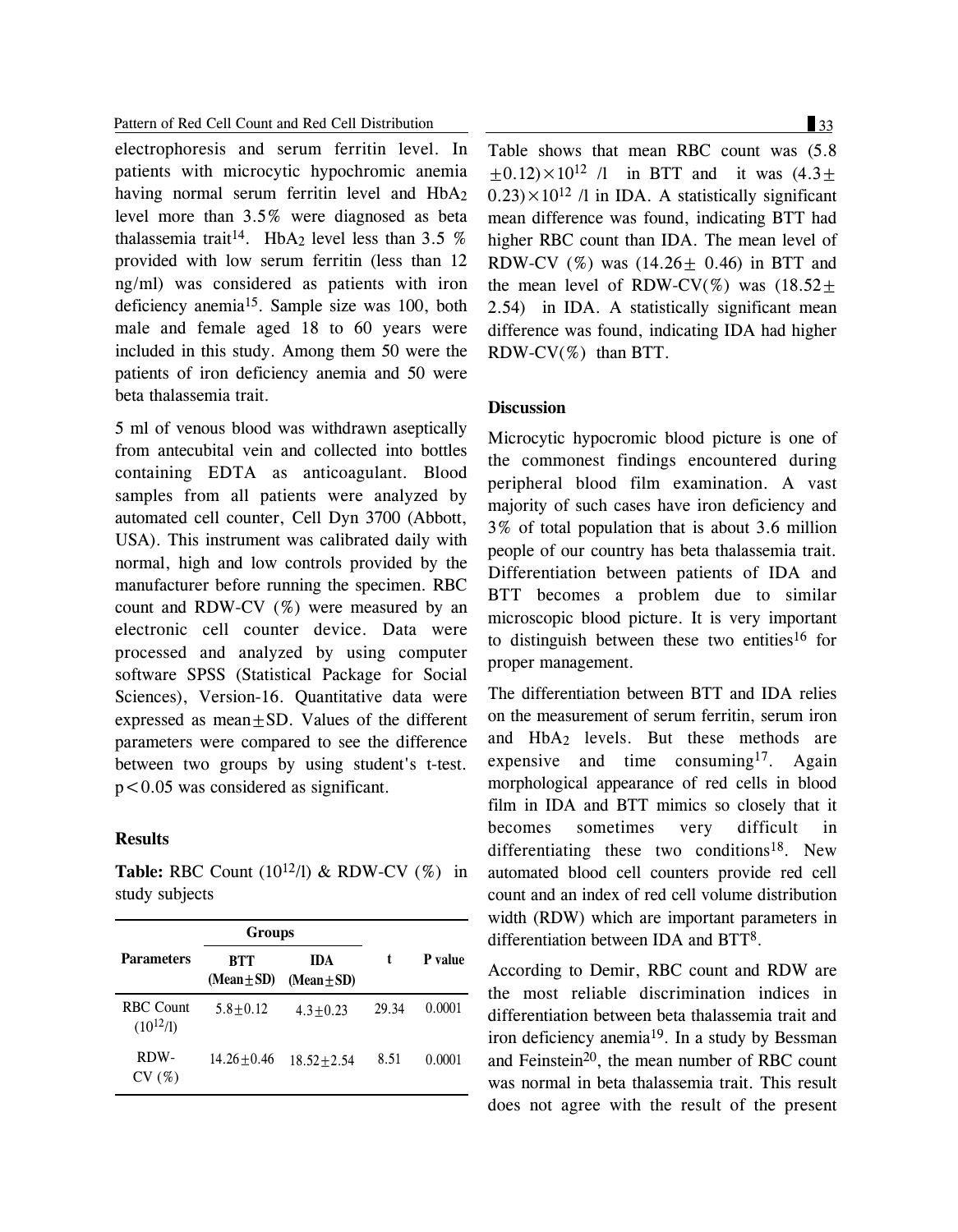study. The present study shows that the mean level of RBC count was  $(5.8+0.12)\times10^{12}/1$  in BTT and it was  $(4.3 + 0.23) \times 10^{12}$ /l in IDA. A statistically significant mean difference was found, indicating BTT had higher RBC count than IDA. The findings of this study regarding RBC count agree with the study of Isaacs, Altman and Valman<sup>21</sup>, they found that beta thalassemia trait had significantly higher numbers of red cells.

RDW is a measure of anisocytosis. It increases in IDA and is normal or mildly increased in BTT. RDW has been reported to be a good discrimination index to differentiate BTT and IDA9. The present study shows that the mean level of RDW-CV(%) was  $(14.26 \pm 0.46)$  in BTT and the mean level of RDW-CV $(\%)$  was  $(18.52+2.45)$  in IDA. A statistically significant mean difference was found, indicating IDA had higher RDW-CV(%) than BTT. This result does not correlates with the results of Ayatun Nesa *et al.*22, who found the mean RDW to be 16.4% in BTT and 16.9% in IDA and the difference was not statistically significant  $(p=0.269)$ . But the result of the study by Vishwanath *et al.*<sup>23</sup> showed that RDW was elevated and was more sensitive in detecting iron deficiency anemia than peripheral smear. In that study, they concluded that RDW is 100% sensitive in mild degrees of anemia, thus aiding early diagnosis of iron deficiency anemia. McCluer *et al.*<sup>24</sup> concluded in their study that RDW was 100% sensitive and it was useful in early detection of iron deficiency anemia. Patton *et al.*<sup>25</sup> showed that an elevated RDW appears to be the earliest haematological manifestation in iron deficiency anemia. All these results are consistent with the results of present study.

From above discussion it may be concluded that subjects of microcytic hypochromic blood picture having high red cell count but normal RDW-CV% are suggestive of BTT. But subjects of microcytic hypochromic blood picture having

34 Bangladesh J Med Biochem 2016; 9(1) MMU Rahman, M Nayem, W Begum et al

high RDW-CV% and normal red cell count are suggestive of IDA. In this situation these disorders should be further confirmed by haemoglobin electrophoresis by estimating HbA<sub>2</sub> level and serum ferritin level.

The outcome of the study suggests that measurement of red cell count and RDW-CV% are important tools to guide the physicians to differentiate between beta thalassemia trait and iron deficiency anemia. These tests also help to determine which sample should be tested for thalassemia and which sample for iron deficiency anemia, thereby providing a costeffective diagnostic protocol.

### **References**

- 1. Kotwal J, Saxena R, Choudhry VP, Dwivedi SN, Bhargava M. Erythrocyte indices for discriminating thalassemic and nonthalassemic microcytosis in Indians. N**atl Med J India** 1999; **12:** 266-267.
- 2. Wharton BA. Iron deficiency in children: detection and prevention. **Br J Haematol** 1999; **106:** 270-80.
- 3. Olivieri NF. The beta-thalassemias. **N Engl J Med** 1999; **341:** 99-109.
- 4. Firkin F, Chesterman C, Penington D, Rush B. In; de Gruchy's Clinical Haematology in Medical Practice; 1991, 5<sup>th</sup> ed. Oxford University Press Delhi, pp. 50-**51:** 156-157
- 5. Hallberg L. Iron requirements: comments on methods and some crucial concepts in iron nutrition. **Biol Trace Elem Res** 1992; **35:** 25-45.
- 6. Bain BJ. Haemoglobinopathy Diagnosis; 2001, 1st ed. Blackwell Science Oxford, 77.
- 7. Shalev O, Yehezkel E, Rachmilewitz EA. Inadequate utilization of routine electronic RBC counts to identify Beta Thalassemia Carriers. **Am J Public Health** 1988; **78:** 1476-77.